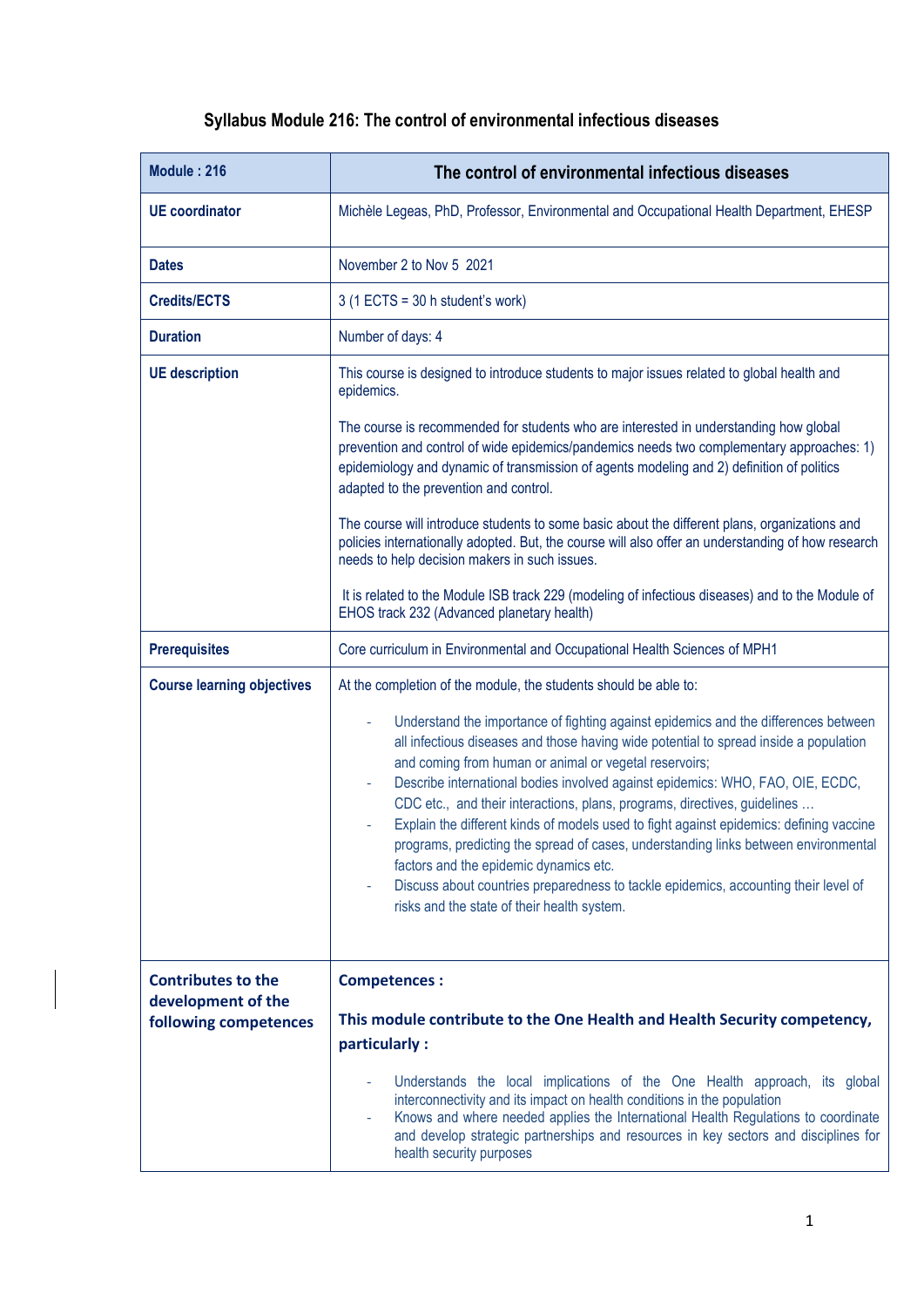|                                                                                   | Performs surveillance of risks and threats to the full continuum of factors that influence<br>and determine health in order to identify intervention needs                                                                                                                                                                                                                                                                                        |
|-----------------------------------------------------------------------------------|---------------------------------------------------------------------------------------------------------------------------------------------------------------------------------------------------------------------------------------------------------------------------------------------------------------------------------------------------------------------------------------------------------------------------------------------------|
|                                                                                   | <b>Teaching activities:</b>                                                                                                                                                                                                                                                                                                                                                                                                                       |
|                                                                                   | Lectures given by experts<br>Tutored group works (time planned on the schedule)                                                                                                                                                                                                                                                                                                                                                                   |
|                                                                                   | <b>Evaluation:</b><br>Problem based learning: group works leading to an graded oral defense (and production<br>of a short paper, used to help grading); self-evaluation of the students regarding the<br>real involvement of each member of the group                                                                                                                                                                                             |
| <b>UE Structure</b><br>sessions<br>(details<br>οf<br>title/spaeker/date/duration) | Session 1: introduction to environmental infectious diseases, Michèle Legeas, Nov 02,<br>Session 2: Objectives and organization of international surveillance and alert, Nov 02<br>Session 3 : Zoonotic diseases and their increasing importance, OIE, Nov 03,<br>Session 4: WHO strategy and tools : presentation of the GOARN and the IHR(2005), Nov 03<br>Session 5: Working group restitutions, Nov 05                                        |
|                                                                                   | Days 3 and 4, students will have to work on a study case, serving to grade the Minor.                                                                                                                                                                                                                                                                                                                                                             |
| <b>Course requirement</b>                                                         | Students are expected to attend all lectures and make individual & group works. Students will<br>be expected to participate actively and discuss some issues related to methods studies and<br>their application.                                                                                                                                                                                                                                 |
| <b>Grading and assessment</b>                                                     | Working group graduation at the end of the week.                                                                                                                                                                                                                                                                                                                                                                                                  |
|                                                                                   | Details assignments: groups of students will have to prepare a communication for the last<br>day afternoon, to give answers to the case study. These presentations would be done in<br>the UE coordinator.                                                                                                                                                                                                                                        |
|                                                                                   | Time is reserved on the schedule for that work, in presence of the coordinator, but they<br>can also work at home                                                                                                                                                                                                                                                                                                                                 |
| <b>Location</b>                                                                   | EHESP Building 20 Avenue George Sand, 93210 La Plaine Saint Denis (Greater Paris)                                                                                                                                                                                                                                                                                                                                                                 |
|                                                                                   | <b>Attendance &amp; punctuality</b><br>Regular and punctual class attendance is a prerequisite for receiving credit in a course.<br>Students are expected to attend each class. Attendance will be taken at each class.<br>The obligations of attendance and punctuality cover every aspect of the course: - lectures,                                                                                                                            |
| <b>Course policy</b>                                                              | conferences, group projects, assessments, examinations, as described in EHESP Academic<br>Regulations http://mph.ehesp.fr EHESP Academic Regulation Article. 3).<br>If students are not able to make it to class, they are required to send an email to the instructor<br>and to the MPH program coordinating team explaining their absence prior to the scheduled class<br>date. All supporting documents are provided to the end-of-year panel. |
|                                                                                   | Students who miss class are responsible for content. Any student who misses a class has the<br>responsibility for obtaining copies of notes, handouts and assignments. If additional assistance is<br>still necessary, an appointment should be scheduled with the instructor. Class time is not to be<br>used to go over material with students who have missed class.                                                                           |
|                                                                                   | Lateness: Students who are more than 10 minutes late may be denied access to a class.<br>Repeated late arrivals may be counted as absences (See http://mph.ehesp.fr EHESP Academic<br>Regulation Article. 3 Attendance & Punctuality)                                                                                                                                                                                                             |
|                                                                                   | Maximum absences authorized & penalty otherwise                                                                                                                                                                                                                                                                                                                                                                                                   |

 $\overline{\phantom{a}}$ 

 $\overline{\phantom{a}}$ 

 $\overline{\phantom{a}}$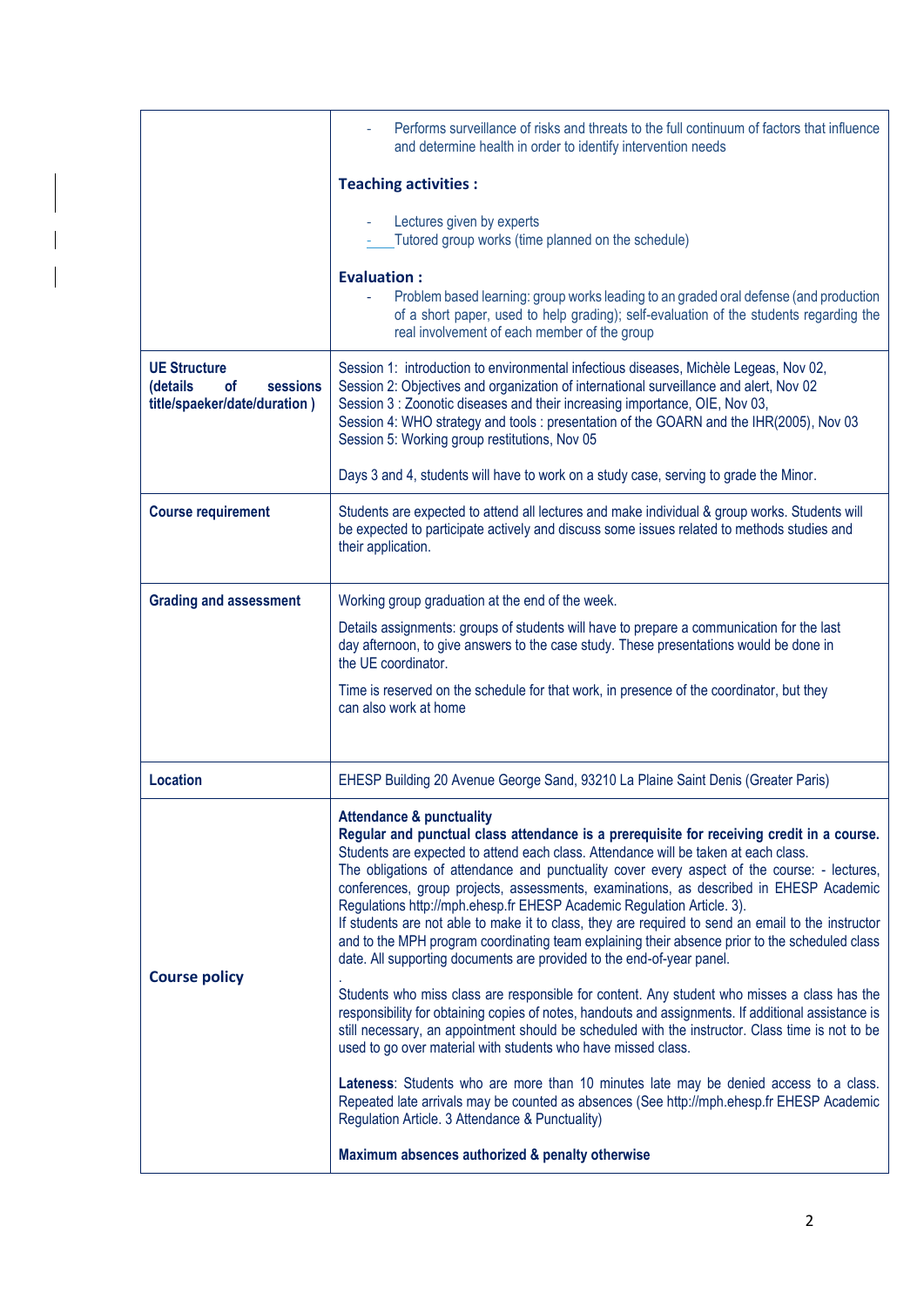|                          | Above 20% of absences will be designated a fail for a given class. The students will be entitled<br>to be reassessed in any failed component(s). If they undertake a reassessment or they retake a<br>module this means that they cannot normally obtain more than the minimum pass mark (i.e. 10<br>out of 20)                                                                                                                                                                                                                                                                                                                                                                                                                                                                                                                                                                                                                                                                              |
|--------------------------|----------------------------------------------------------------------------------------------------------------------------------------------------------------------------------------------------------------------------------------------------------------------------------------------------------------------------------------------------------------------------------------------------------------------------------------------------------------------------------------------------------------------------------------------------------------------------------------------------------------------------------------------------------------------------------------------------------------------------------------------------------------------------------------------------------------------------------------------------------------------------------------------------------------------------------------------------------------------------------------------|
|                          | <b>Exceptional circumstances</b><br>Absence from any examination or test, or late submission of assignments due to illness,<br>psychological problems, or exceptional personal reasons must be justified; otherwise, students<br>will be penalized, as above mentioned. Students must directly notify their professor or the MPH<br>academic secretariat before the exam or before the assignment deadline. Before accepting the<br>student's justification, the professor or the MPH academic secretariat has the right to request<br>either a certificate from the attending physician or from a psychologist, or from any other relevant<br>person (See http://mph.ehesp.fr EHESP Academic Regulation Article 4 Examinations).<br>Courtesy: All cell phones/pages MUST be turned off during class time.<br>Students are required to conduct themselves according to professional standards, eating during<br>class time is not permitted during class time, such as course or group work. |
| <b>Valuing diversity</b> | Diversity enriches learning. It requires an atmosphere of inclusion and tolerance, which<br>oftentimes challenges our own closely-held ideas, as well as our personal comfort zones. The<br>results, however, create a sense of community and promote excellence in the learning<br>environment. This class will follow principles of inclusion, respect, tolerance, and acceptance that<br>support the values of diversity. Diversity includes consideration of: (1) life experiences, including<br>type, variety, uniqueness, duration, personal values, political viewpoints, and intensity; and (2)<br>factors related to "diversity of presence," including, among others, age, economic circumstances,<br>ethnic identification, family educational attainment, disability, gender, geographic origin, maturity,<br>race, religion, sexual orientation and social position.                                                                                                            |
| <b>Course evaluation</b> | EHESP requests that you complete a course evaluation at the end of the school year. Your<br>responses will be anonymous, with feedback provided in the aggregate. Open-ended comments<br>will be shared with instructors, but not identified with individual students. Your participation in<br>course evaluation is an expectation, since providing constructive feedback is a professional<br>obligation. Feedback is critical, moreover, to improving the quality of our courses, as well as for<br>instructor assessment.                                                                                                                                                                                                                                                                                                                                                                                                                                                                |

| Sessions 1             | Introduction to environmental infectious diseases                                                                                                                                                                                                                                                                                     |
|------------------------|---------------------------------------------------------------------------------------------------------------------------------------------------------------------------------------------------------------------------------------------------------------------------------------------------------------------------------------|
| <b>Speakers</b>        | Dr. Michèle Legeas,<br>Professor, DSET&GS, EHESP<br>michele.legeas@ehesp.fr                                                                                                                                                                                                                                                           |
| <b>Session Outline</b> | The session introduces students to basic principles of health risks related to microorganisms<br>transmitted via environment.                                                                                                                                                                                                         |
|                        | The first part of the session introduces the differences between individual risks and epidemic<br>ones. The importance of the relationship between the different environmental compartments, i.e.<br>water, air, soil, food, animals, nature will be highlight with different current examples.                                       |
|                        | During the second part, the estimation of the burden of such diseases, after been quickly<br>presented, is discussed as a tool to give public health priorities. Last, major ways to manage<br>such risks (prevention and reduction of impact) will be discussed during the last part of this<br>session, to introduce the next ones. |
| Learning Objectives    | At the end of the sessions, students will be able to:                                                                                                                                                                                                                                                                                 |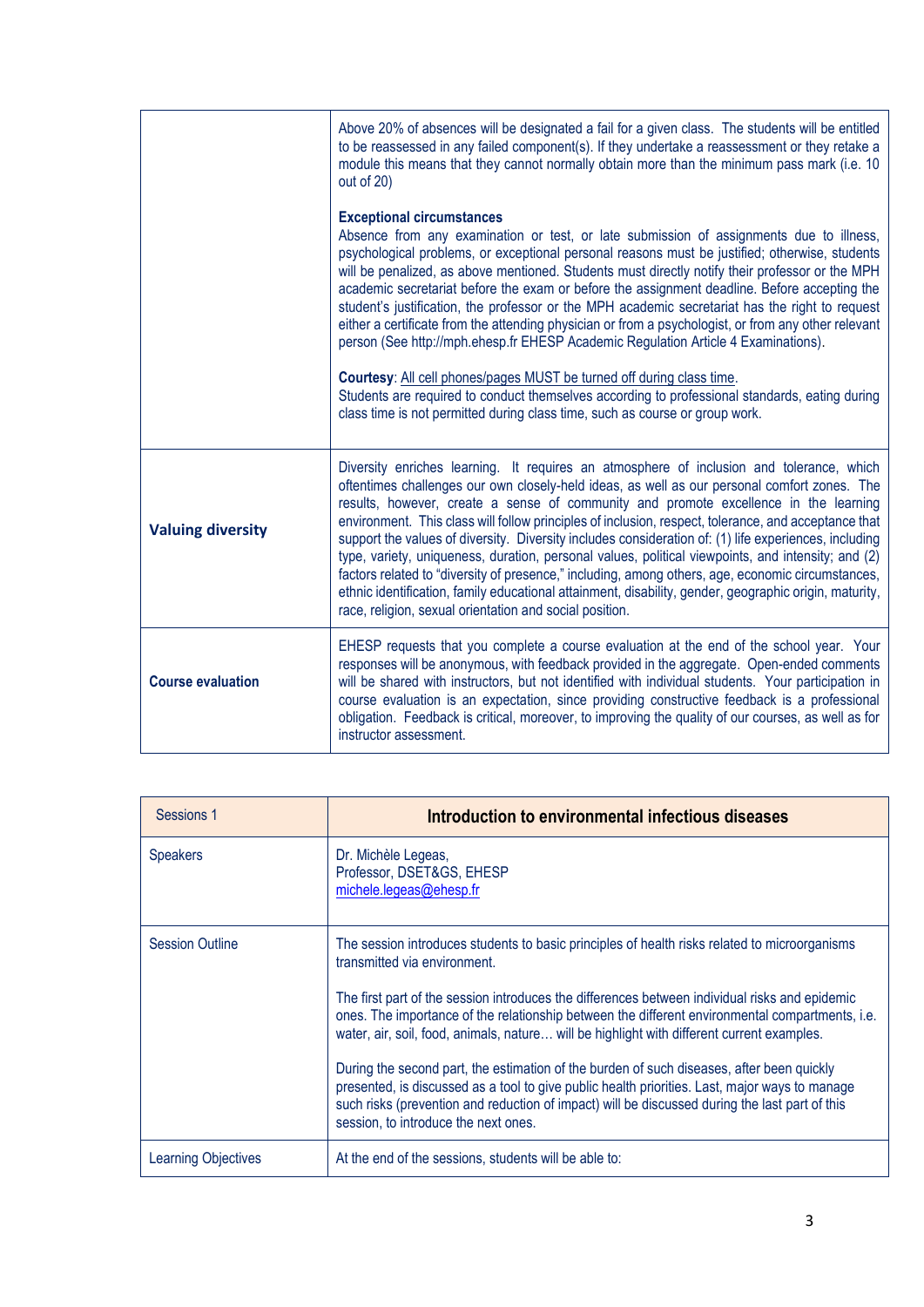|                         | Discuss the difference between different kinds of microorganisms in terms of public health<br>$\blacksquare$<br>threats and impact<br>Identify the different ways of disease control among the risk<br>Be part of a simplified process to formulate priorities in different country context. |
|-------------------------|----------------------------------------------------------------------------------------------------------------------------------------------------------------------------------------------------------------------------------------------------------------------------------------------|
| <b>Duration</b>         | sessions of                                                                                                                                                                                                                                                                                  |
| Dates                   | Tuesday 2, $9:00$ am $-12:00$                                                                                                                                                                                                                                                                |
| <b>Training methods</b> | Lecture                                                                                                                                                                                                                                                                                      |
| Reading                 | http://www.who.int/topics/infectious_diseases/en/<br>https://wwwnc.cdc.gov/eid/<br>https://www.cdc.gov/onehealth/basics/zoonotic-diseases.html<br>http://www.health.nsw.gov.au/Infectious/Pages/a-to-z-infectious-diseases.aspx                                                              |
|                         |                                                                                                                                                                                                                                                                                              |

| Sessions 2                 | International surveillance and alert                                                                                                                                                                                                                                                                                                                                                                        |
|----------------------------|-------------------------------------------------------------------------------------------------------------------------------------------------------------------------------------------------------------------------------------------------------------------------------------------------------------------------------------------------------------------------------------------------------------|
| <b>Speakers</b>            | ECDC or Dr. Michèle Legeas                                                                                                                                                                                                                                                                                                                                                                                  |
| <b>Session Outline</b>     | The session aims to present how countries organize international collaborations to survey<br>infectious diseases to prevent their spread.<br>Principles and method for this survey are described in the second part of the lecture.                                                                                                                                                                         |
| <b>Learning Objectives</b> | At the end of the sessions, students will be able to:<br>Link their epidemiological knowledge to the surveillance of environmental infectious diseases<br>Know how to find useful data of surveillance to build public health policies regarding<br>environmental infectious diseases<br>Use data produced by international structures of communicable diseases surveillance in an<br>÷,<br>appropriate way |
| <b>Duration</b>            | 1 sessions                                                                                                                                                                                                                                                                                                                                                                                                  |
| Dates                      | Tuesday 2, afternoon                                                                                                                                                                                                                                                                                                                                                                                        |
| <b>Training methods</b>    | Lecture                                                                                                                                                                                                                                                                                                                                                                                                     |
| Reading                    | https://www.cdc.gov/ddid/centers.html<br>https://www.ecdc.europa.eu/en<br>https://africacdc.org/<br>http://www.chinacdc.cn/en/                                                                                                                                                                                                                                                                              |
| Validation                 | Global validation of all sessions of the Minor; working groups on case study                                                                                                                                                                                                                                                                                                                                |

| Session 3       | Zoonotic diseases and their increasing importance |
|-----------------|---------------------------------------------------|
| <b>Speakers</b> | Andrea Lavarello, OIE                             |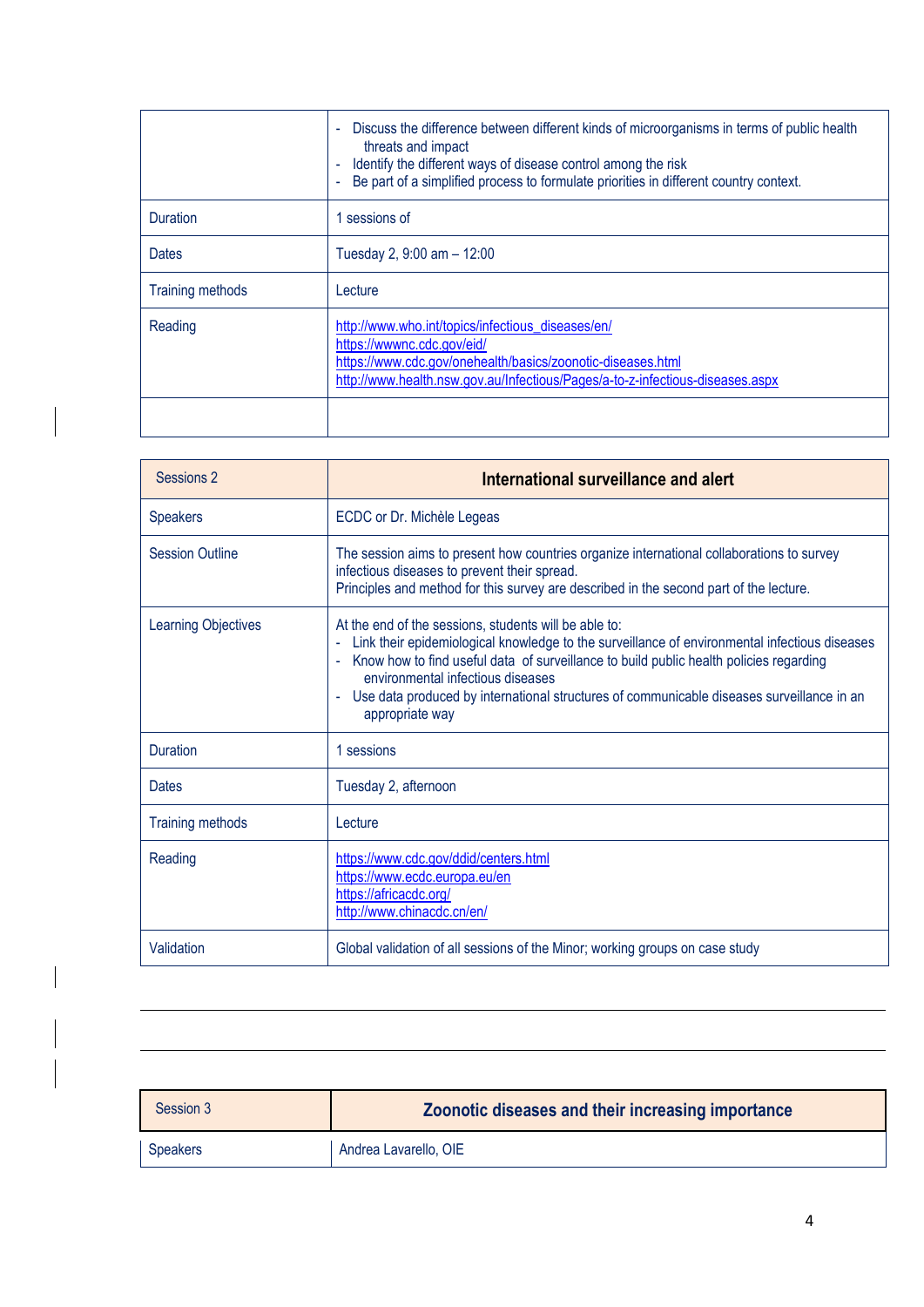| <b>Session Outline</b>     | The session introduces students with the growing importance of infectious diseases crossed<br>between human and animals.<br>It presents emergent infectious diseases and factors affecting the crossing between species:<br>together biological, behavioral, environmental.<br>The part of OIE as a symmetric international organization of WHO, for animal health and its<br>organization to guarantee global health is discussed and clalrified.                       |
|----------------------------|--------------------------------------------------------------------------------------------------------------------------------------------------------------------------------------------------------------------------------------------------------------------------------------------------------------------------------------------------------------------------------------------------------------------------------------------------------------------------|
| <b>Learning Objectives</b> | At the end of the sessions, students will be able to:<br>Understand the barriers between human and animals for infectious diseases, but also the<br>recent proofs that this barriers are not total;<br>Illustrate some of major current concern for zoonotic diseases, according to the context<br>$\blacksquare$<br>(geographical, behavioral, cultural);<br>Use data base and documentation portal of OIE when necessary to be part of prevention<br>of human epidemic |
| Duration                   | 1 sessions of 3 hours                                                                                                                                                                                                                                                                                                                                                                                                                                                    |
| <b>Dates</b>               | Wednesday 3                                                                                                                                                                                                                                                                                                                                                                                                                                                              |
| <b>Training methods</b>    | Lectures alternate with in class applications/reading                                                                                                                                                                                                                                                                                                                                                                                                                    |
| Reading                    | http://www.oie.int/en/                                                                                                                                                                                                                                                                                                                                                                                                                                                   |
| Validation                 | Global validation of all sessions of the Minor; working groups on case study                                                                                                                                                                                                                                                                                                                                                                                             |

| Session 4                  | <b>WHO strategy and tools</b>                                                                                                                                                                                                                                                                                                                                                                                                                                           |
|----------------------------|-------------------------------------------------------------------------------------------------------------------------------------------------------------------------------------------------------------------------------------------------------------------------------------------------------------------------------------------------------------------------------------------------------------------------------------------------------------------------|
| <b>Speakers</b>            | Margaux Mathis, WHO                                                                                                                                                                                                                                                                                                                                                                                                                                                     |
| <b>Session Outline</b>     | During this session, WHO politic to prevent pandemics occurrence or spread is describe to the<br>students.<br>The International Health Regulation (IHR2005) and the Global Outbreak alert and response<br>network (GOARN) are presented: objectives, organization, tools, implication for countries.                                                                                                                                                                    |
| <b>Learning Objectives</b> | At the end of the sessions, students will be able to:<br>Describe the content of the IHR(2005) and its implications for state members (countries<br>capacities)<br>Use the decision instrument for the assessment and notification of Annexe2 of IHR<br>- Know the role of GOARN and its links with IHR<br>Understand the crucial part of scientific knowledge about diseases; their survey and the<br>detection of emergency, to limit extend of infectious epidemics. |
| <b>Duration</b>            | 3 hours                                                                                                                                                                                                                                                                                                                                                                                                                                                                 |
| <b>Dates</b>               | Wednesday 3                                                                                                                                                                                                                                                                                                                                                                                                                                                             |
| <b>Training methods</b>    | Lectures                                                                                                                                                                                                                                                                                                                                                                                                                                                                |
| Reading                    | http://www.who.int/ihr/publications/9789241580496/en/<br>http://www.who.int/ihr/publications/annex_2_guidance/en/<br>http://www.who.int/ihr/alert_and_response/outbreak-network/en/                                                                                                                                                                                                                                                                                     |
| Validation                 | Global validation of all sessions of the Minor; working groups on case study                                                                                                                                                                                                                                                                                                                                                                                            |

 $\mathbf I$